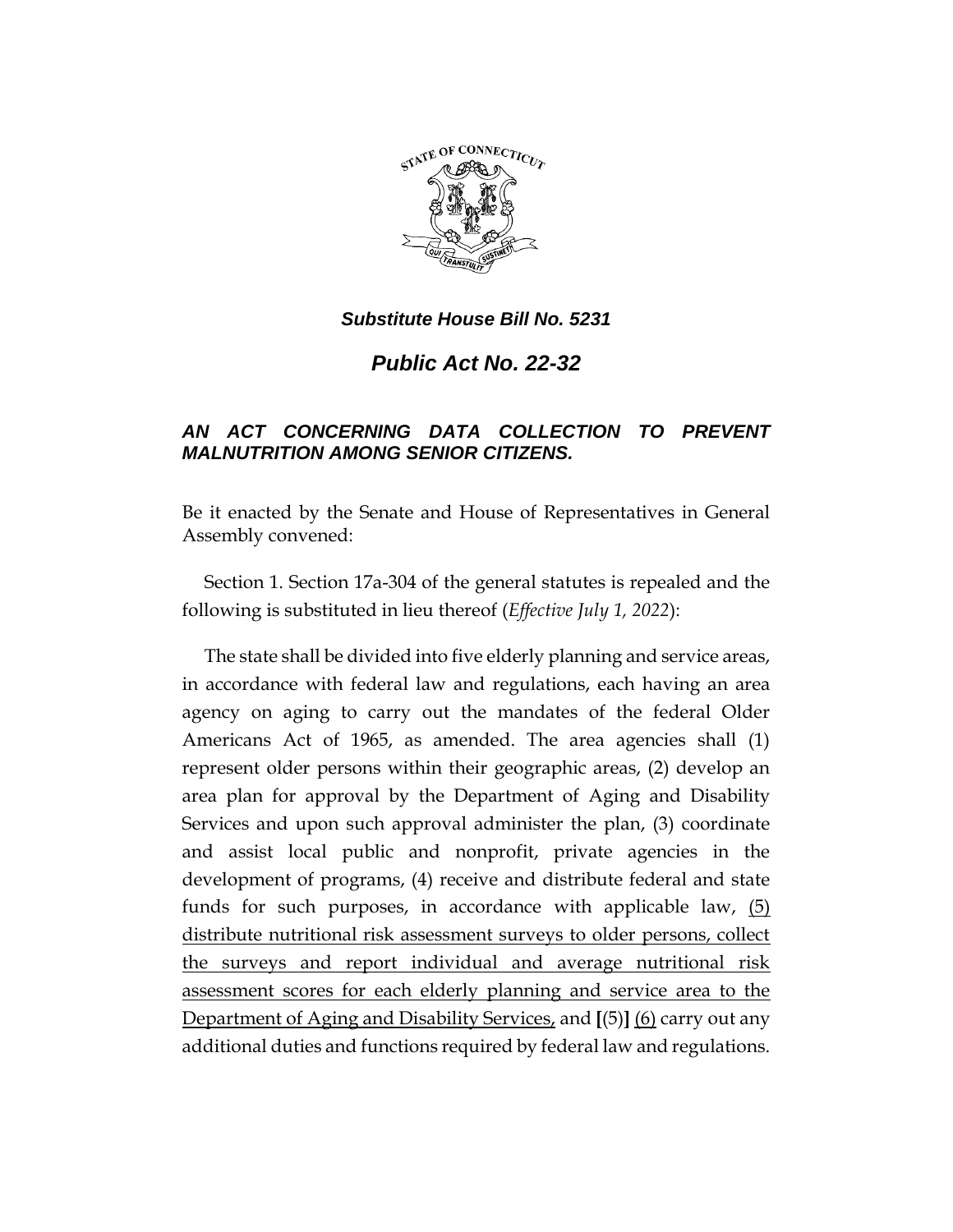## *Substitute House Bill No. 5231*

Sec. 2. Subsection (c) of section 17a-305 of the general statutes is repealed and the following is substituted in lieu thereof (*Effective July 1, 2022*):

(c) The Department of Aging and Disability Services, in consultation with the five area agencies on aging, shall review the method of allocation set forth in **[**subsection (a) of this section and shall report any findings or recommendations, as well as data on service levels and costs, to the joint standing committees of the General Assembly having cognizance of matters relating to appropriations and the budgets of state agencies and human services**]** subsections (a) and (b) of this section and evaluate the method used to allocate funding for elderly nutrition services based on factors including, but not limited to, for each of the five elderly planning and service areas as described in section 17a-304, as amended by this act, (1) elderly population data from the most recent United States census, and (2) average and individual nutritional risk assessment scores on nutritional risk assessment surveys. The department shall solicit information and recommendations from elderly nutrition program providers for consideration in the department's evaluation. Not later than July 1, 2023, the department shall report, in accordance with the provisions of section 11-4a, to the joint standing committees of the General Assembly having cognizance of matters relating to aging, appropriations and the budgets of state agencies and human services on (A) the data collected pursuant to this subsection, (B) the rates of reimbursement for each meals on wheels provider in the department's elderly nutrition program compared to the cost to provide meals on wheels for each such provider, (C) the administrative expenses of each such meals on wheels provider, (D) the number of such meals on wheels providers that have reduced or eliminated deliveries based on inadequate state reimbursement, and (E) any recommended changes in the method of allocation of funds. Providers of meals **[**under**]** in the department's elderly nutrition program shall annually provide the department with data on service levels and costs.

*Public Act No. 22-32 2 of 3*